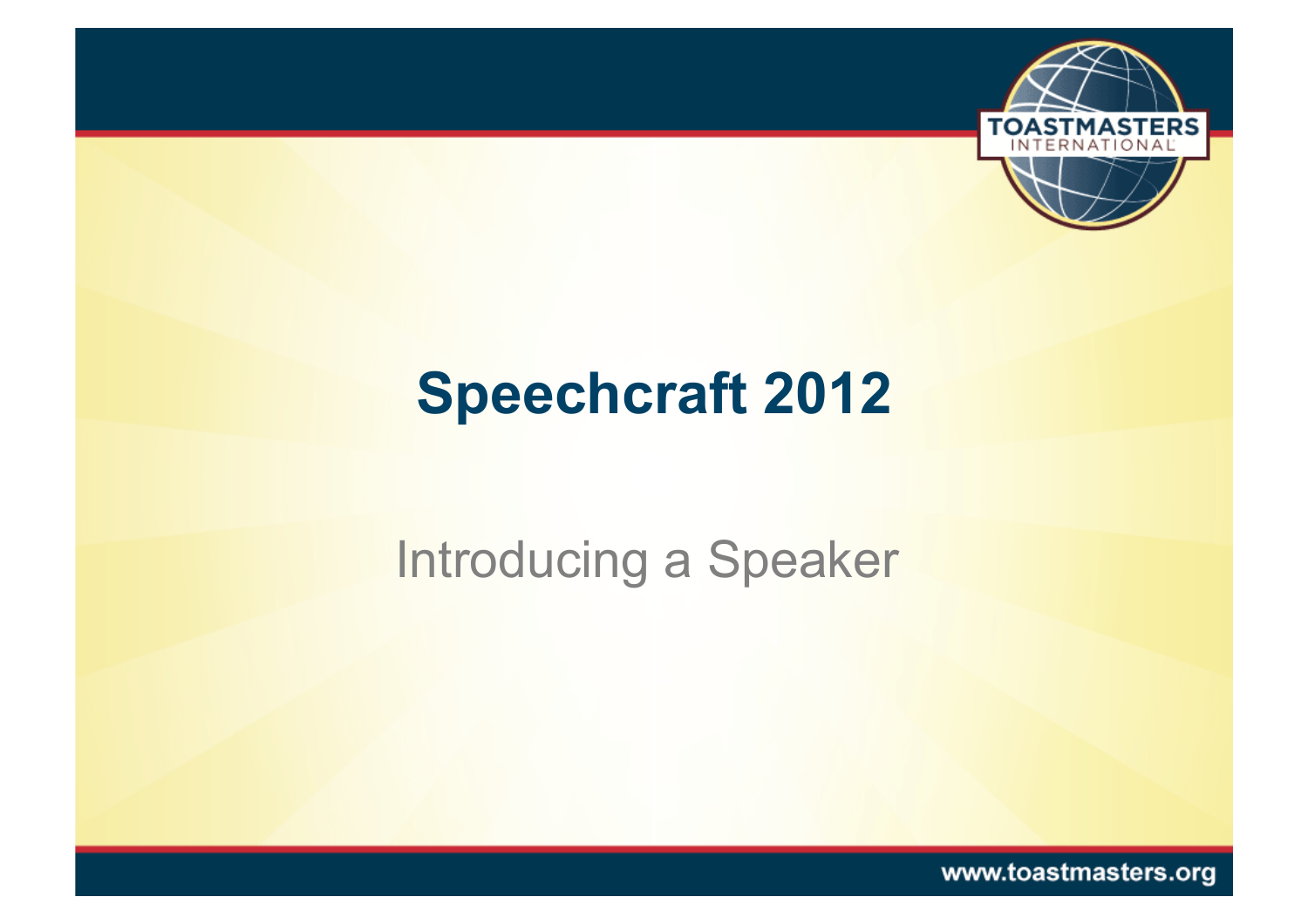

## **Introducing A Speaker - Introduction**

- ▶ Makes a transition
- ▶ Sets the tone
- ▶ Gives authority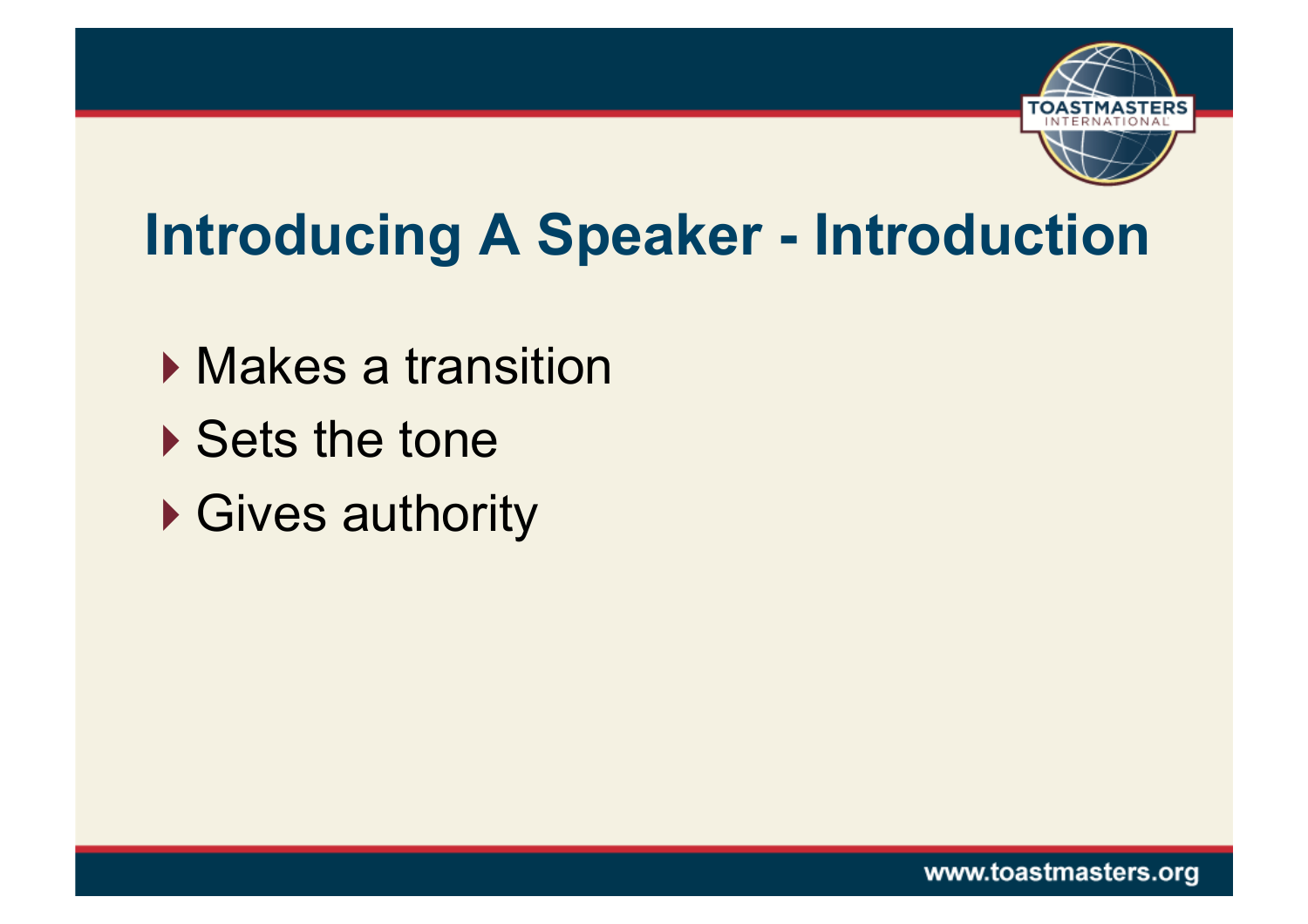

## **Always Include the following**

- ▶ Speaker's name
- ▶ Topic
- $\triangleright$  Title
- Assignment \*
- ▶ Objectives \*
- Delivery time \* (\* At a TM meeting )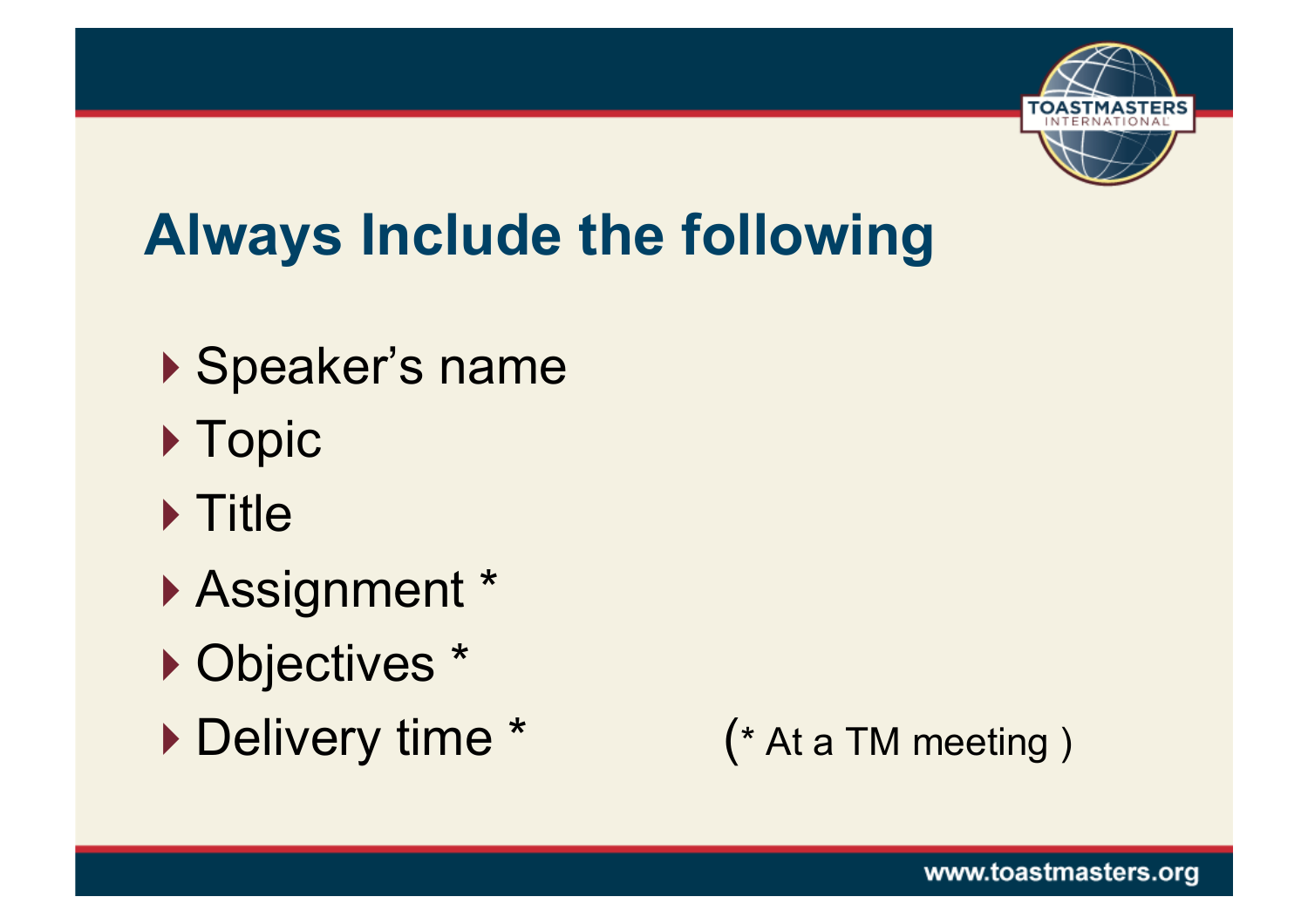

#### **Never…**

- ▶ Upstage
- ▶ Reveal contents
- ▶ Surprise
- ▶ Praise
- ▶ Use clichés
- ▶ Wait to name the speaker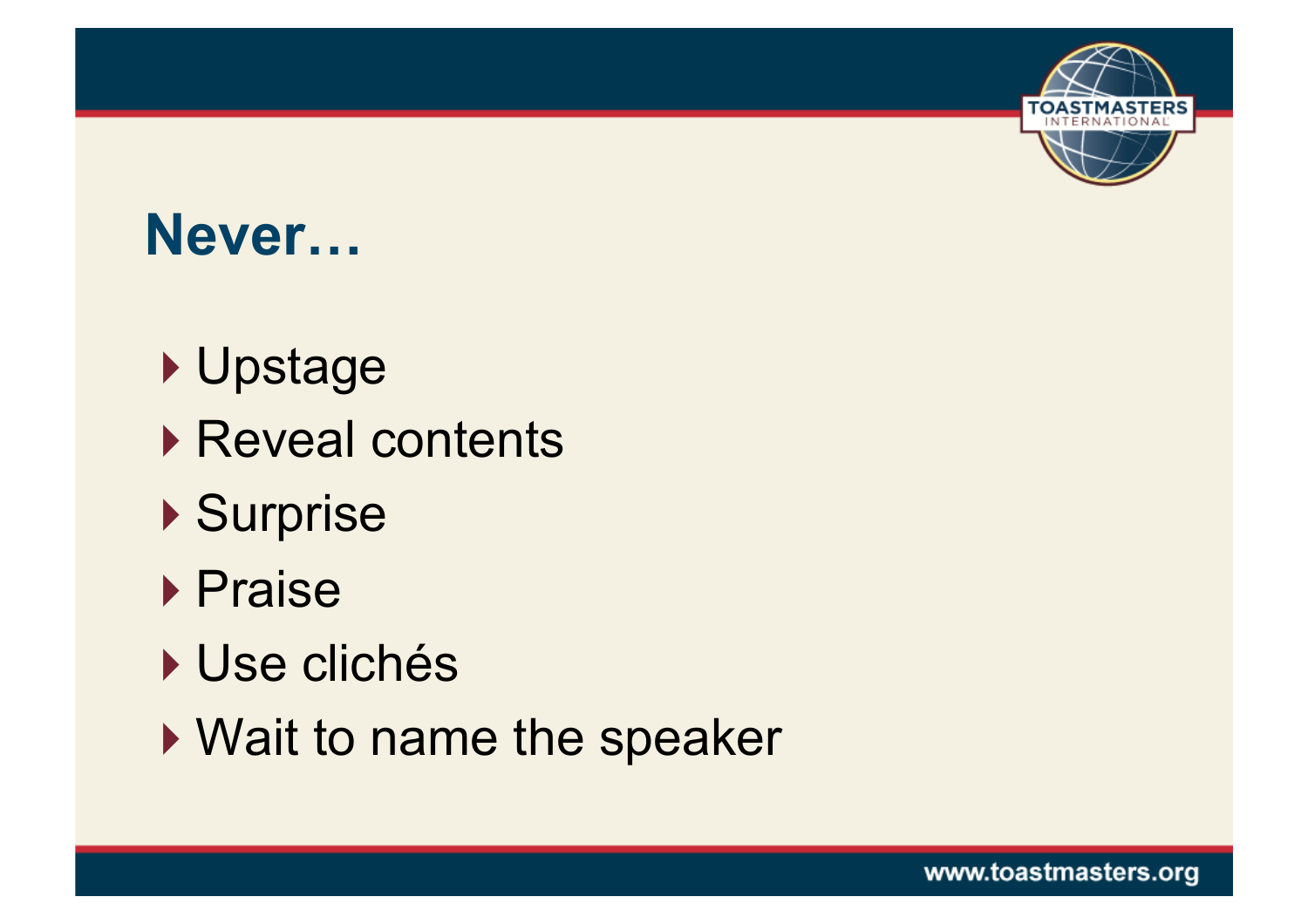

# **Speechcraft 2012**

**Evaluations**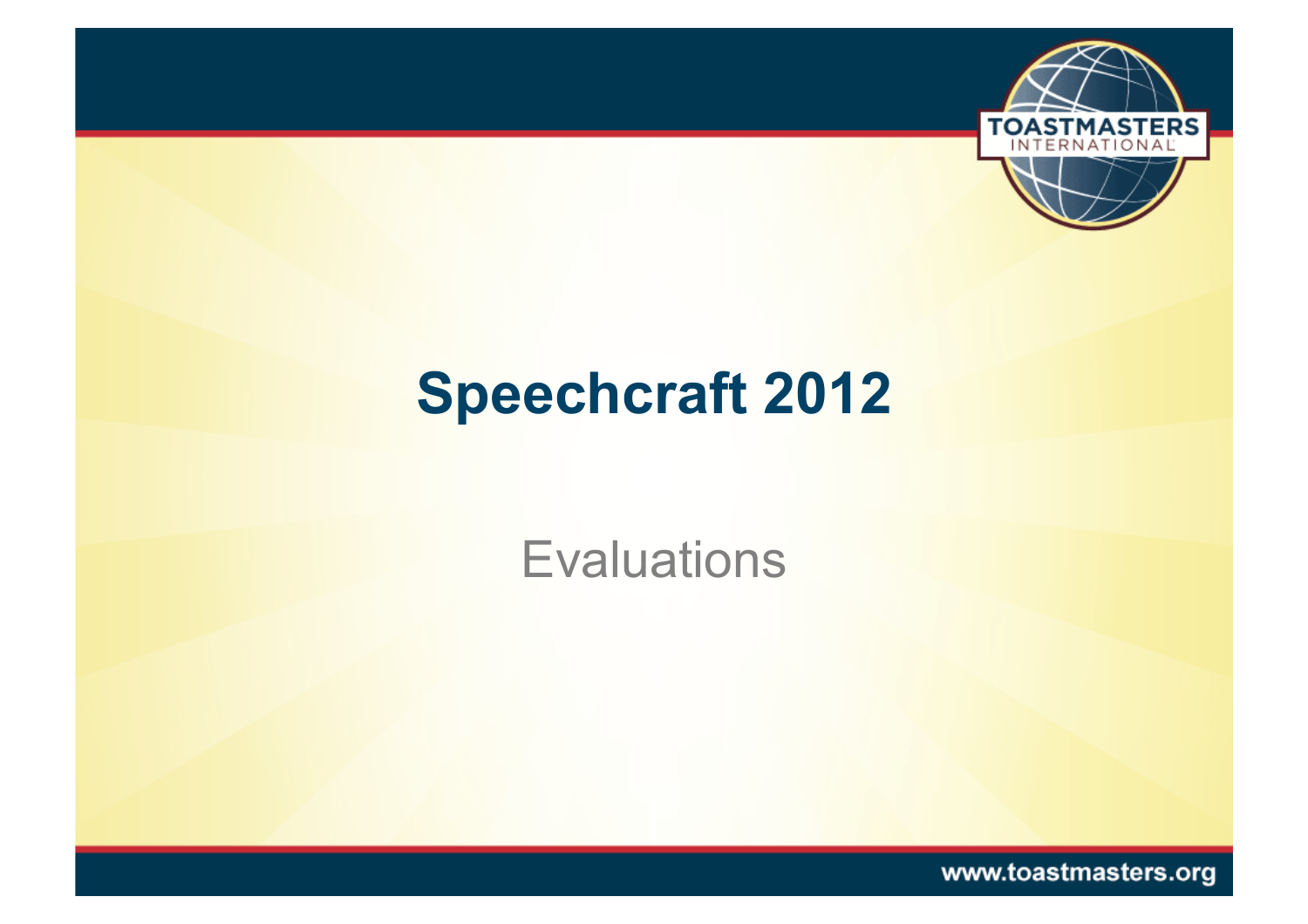

#### **Evalutions**

- ▶ Sincere to help the speaker
- ▶ Not for you to steal the show
- ▶ Consider the Speaker's objectives
- ▶ Personalise your language
- ▶ Evaluate the speech not the person
- ▶ Promote self-esteem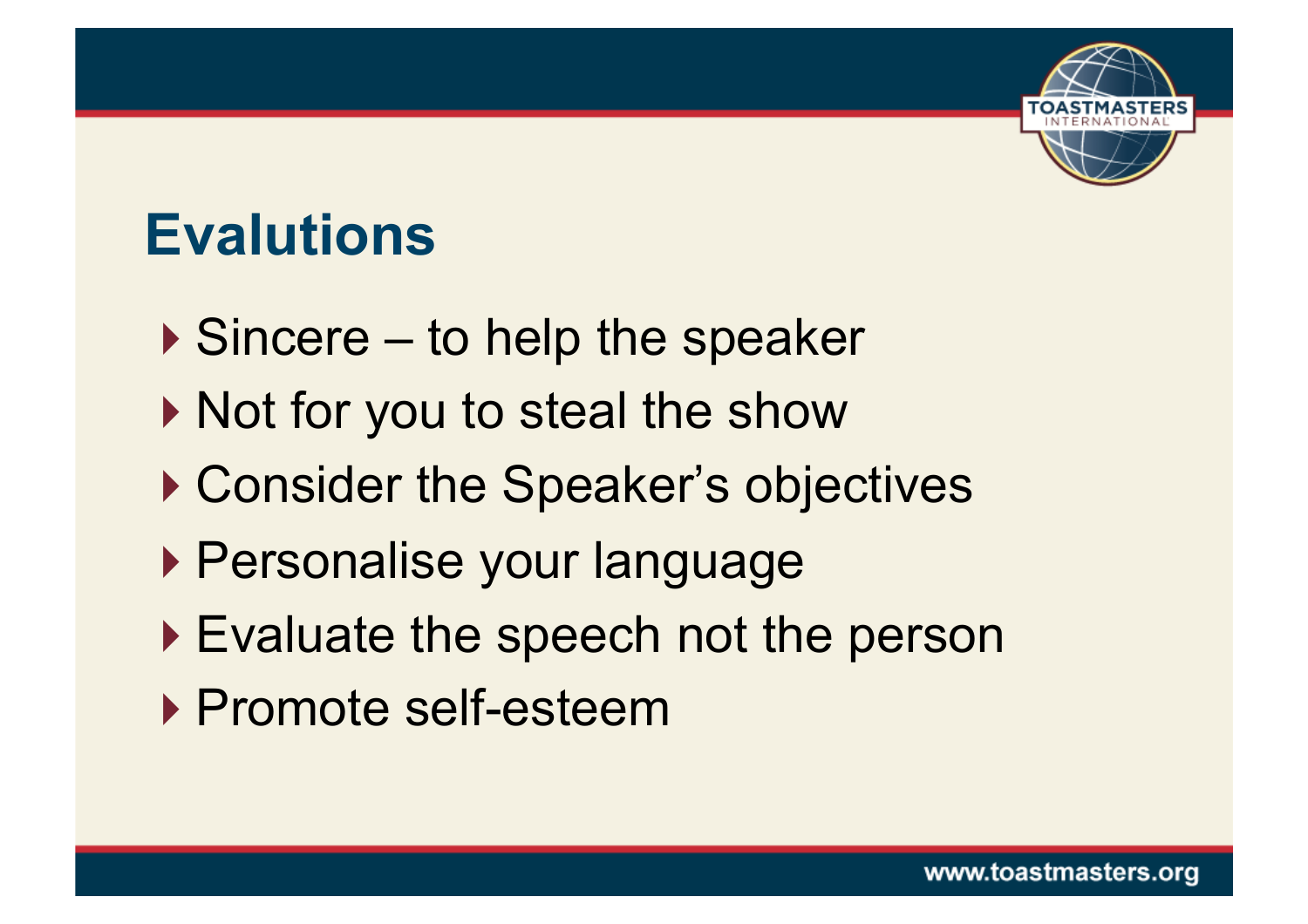

## **Avoid…**

▶ A white wash... too much flattery ▶ Empty complements or platitudes ▶ Don't impose your own value system Remember: "Evaluate what the Speaker

does – not what the Speaker is !"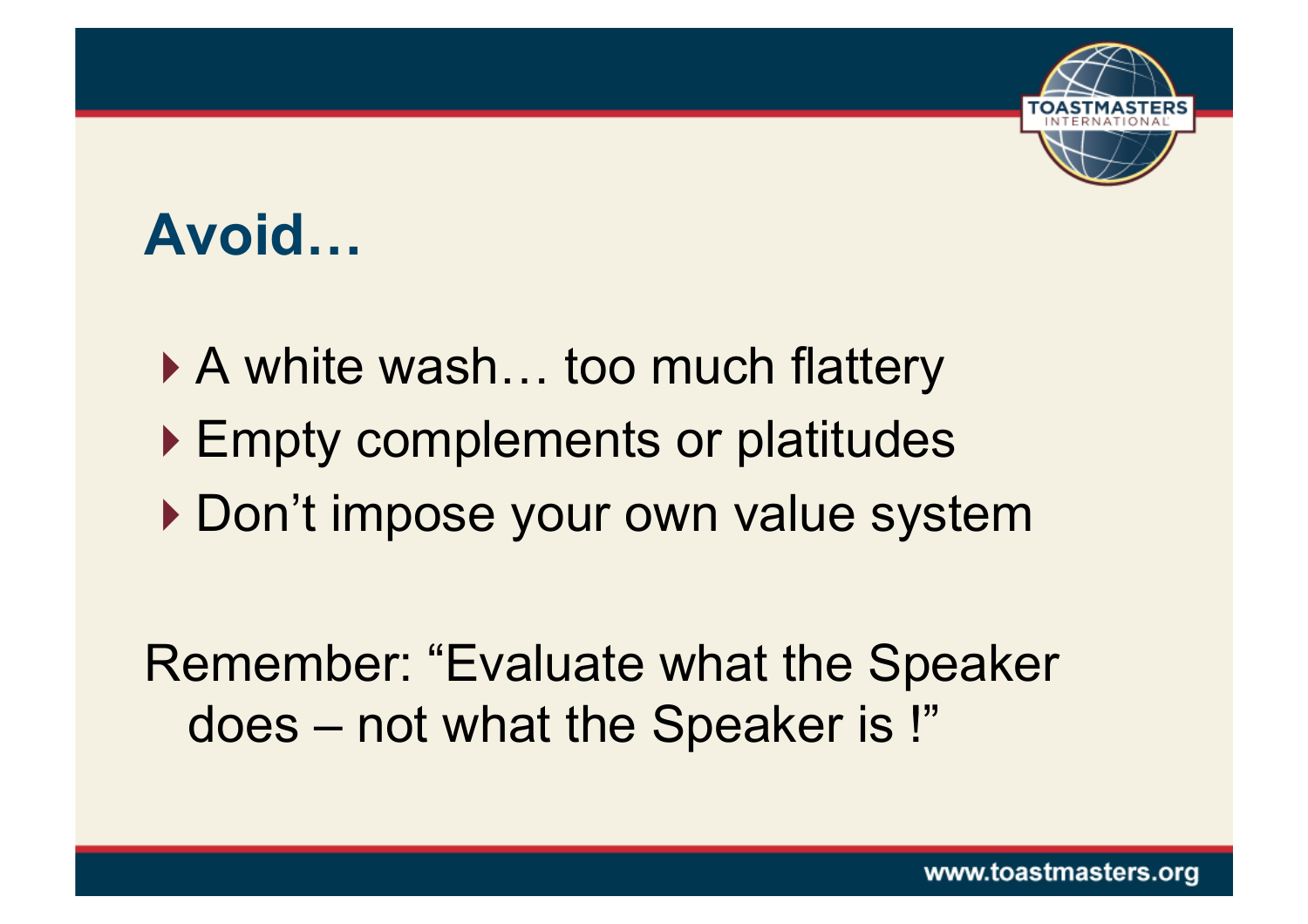

#### **Always …**

- ▶ Commendation (+ve)
- ▶ Recommendation (a point to work on)
- Commendation (+ve )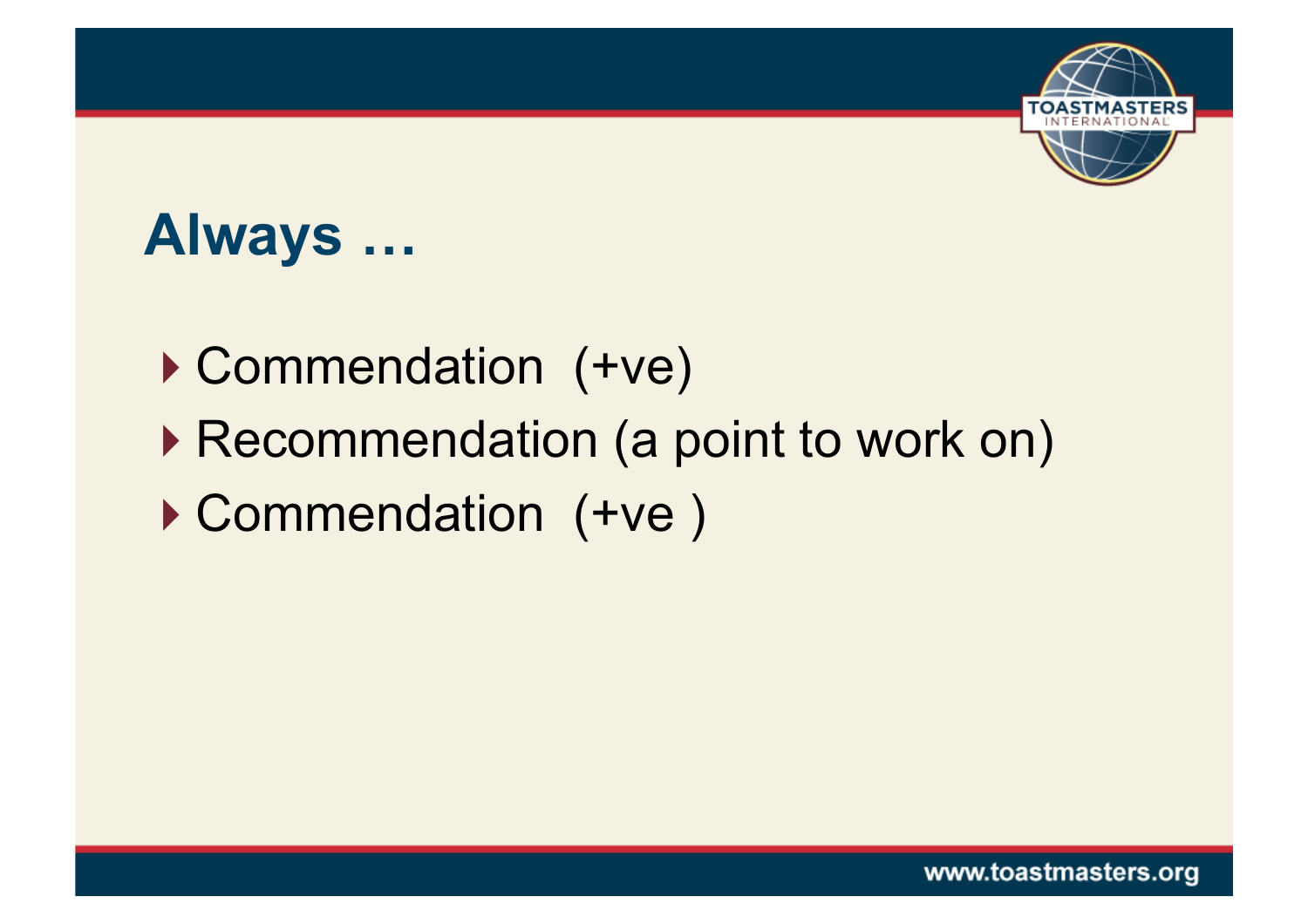

## **Speechcraft 2012**

#### **Organizing Your Speech**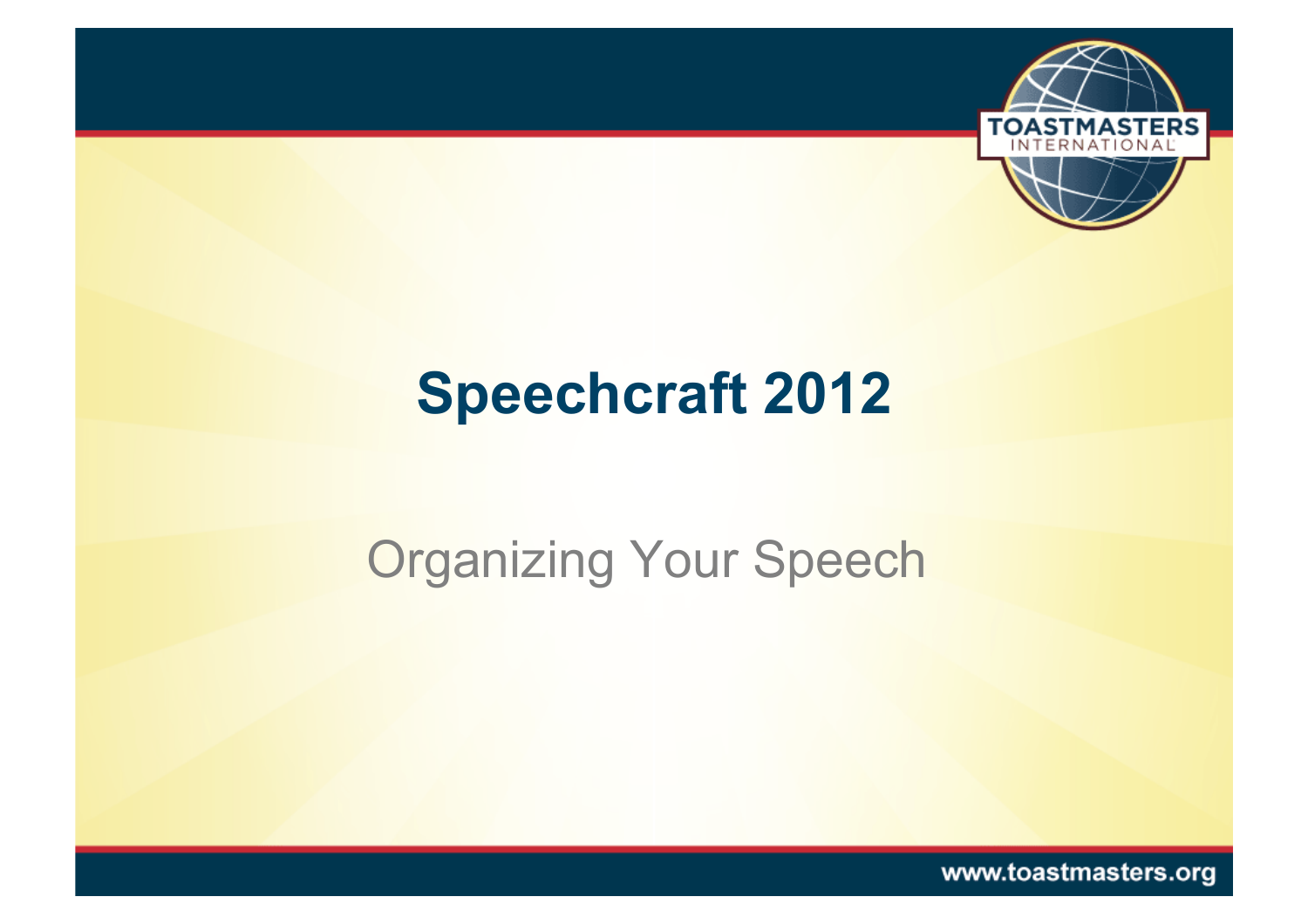

## **Points to consider**

- ▶ Who is my audience?
- ▶ Set your objectives for the speech
- ▶ Collect information
- ▶ Structure
- Visual Aids / gestures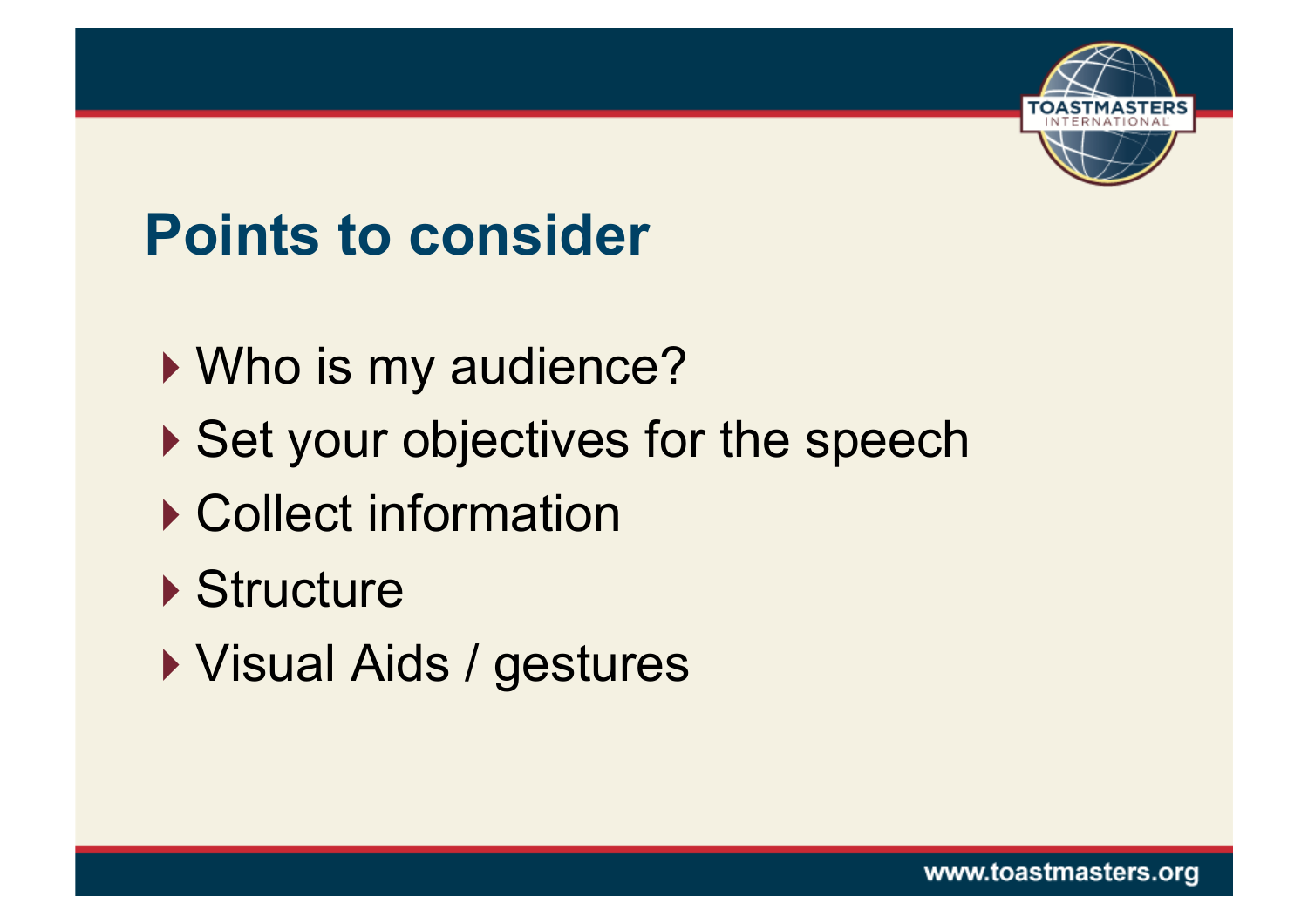

#### **Structure**

**Opening Body Conclusion** 

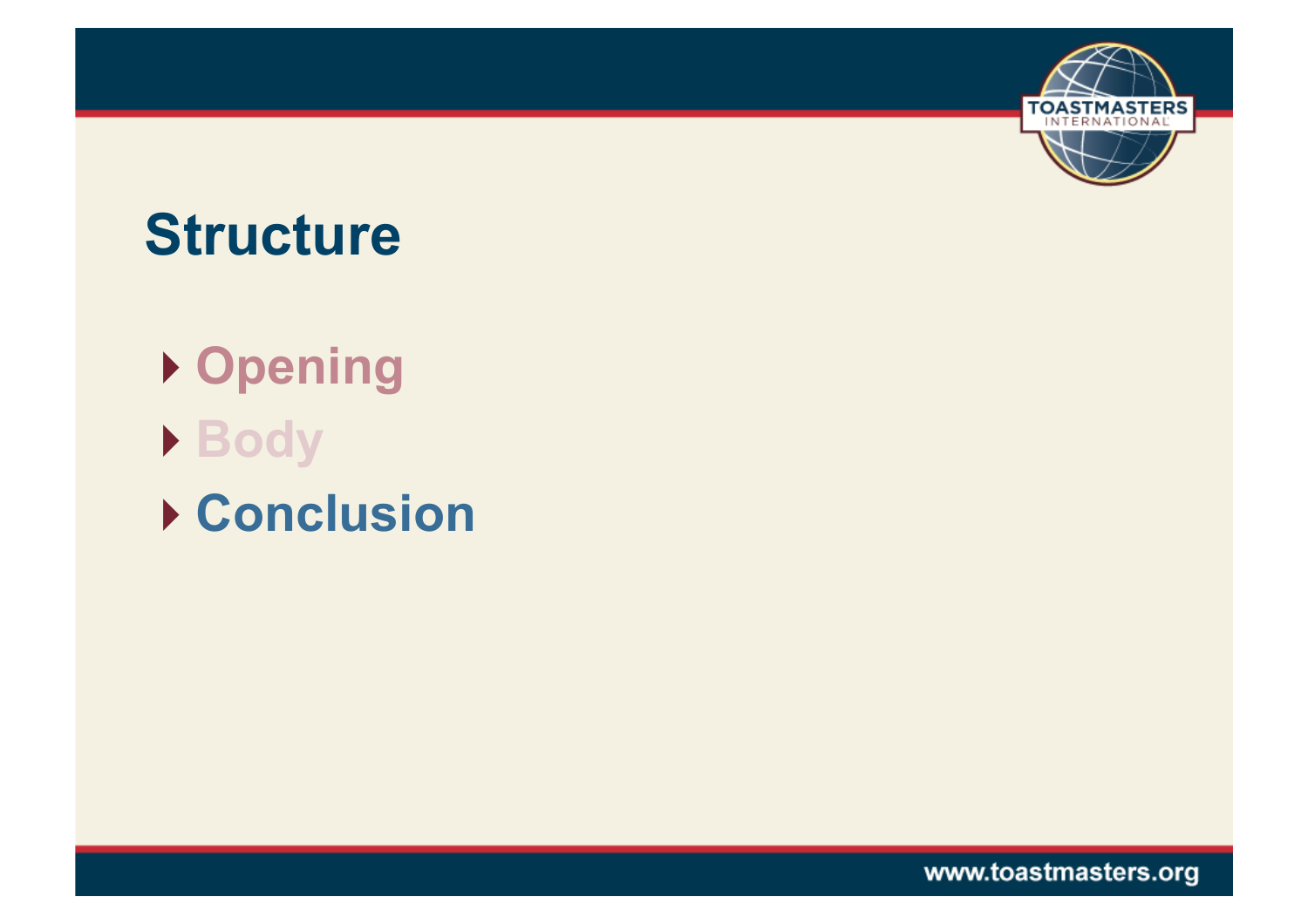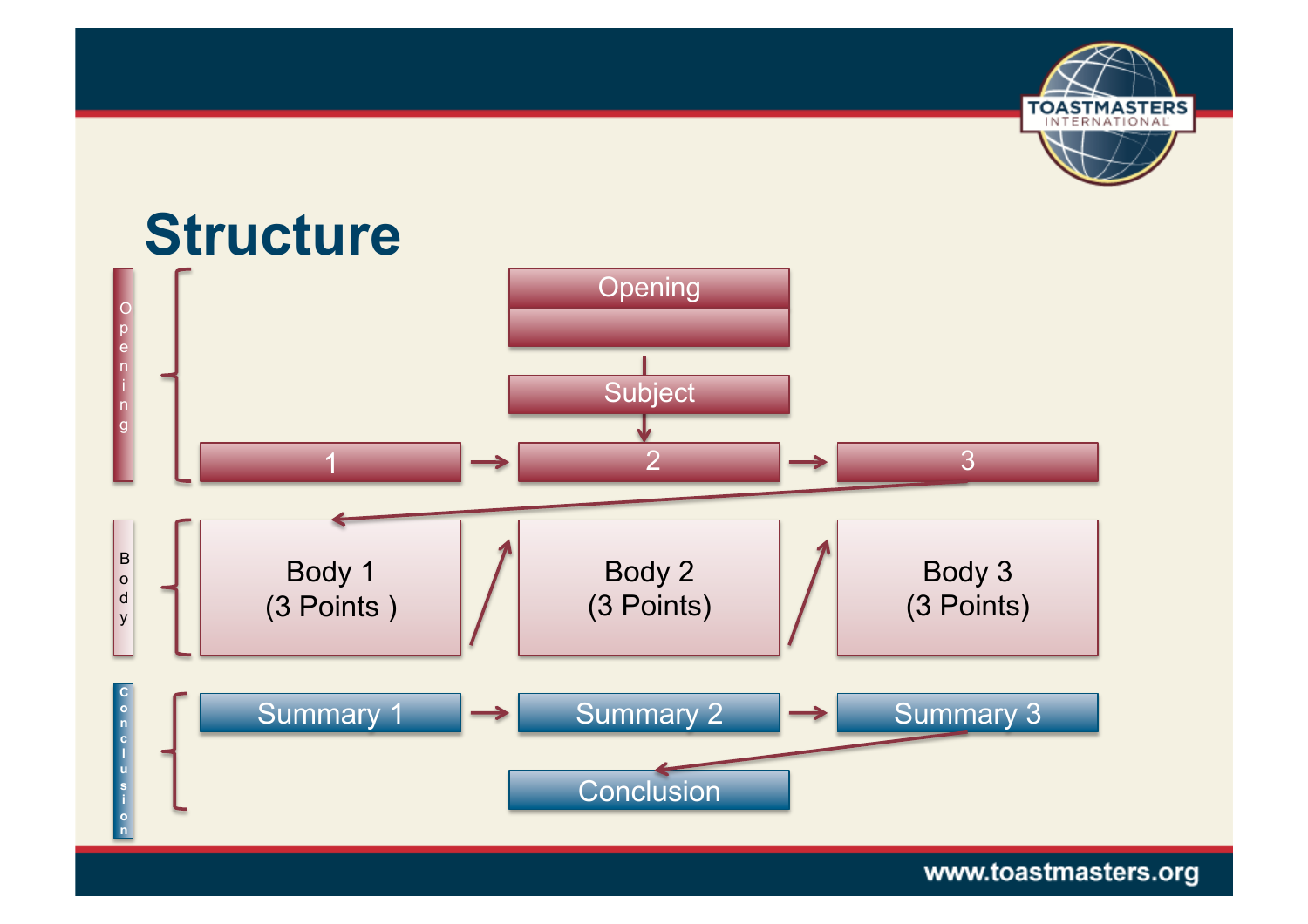

www.toastmasters.org

**TOASTMASTERS**